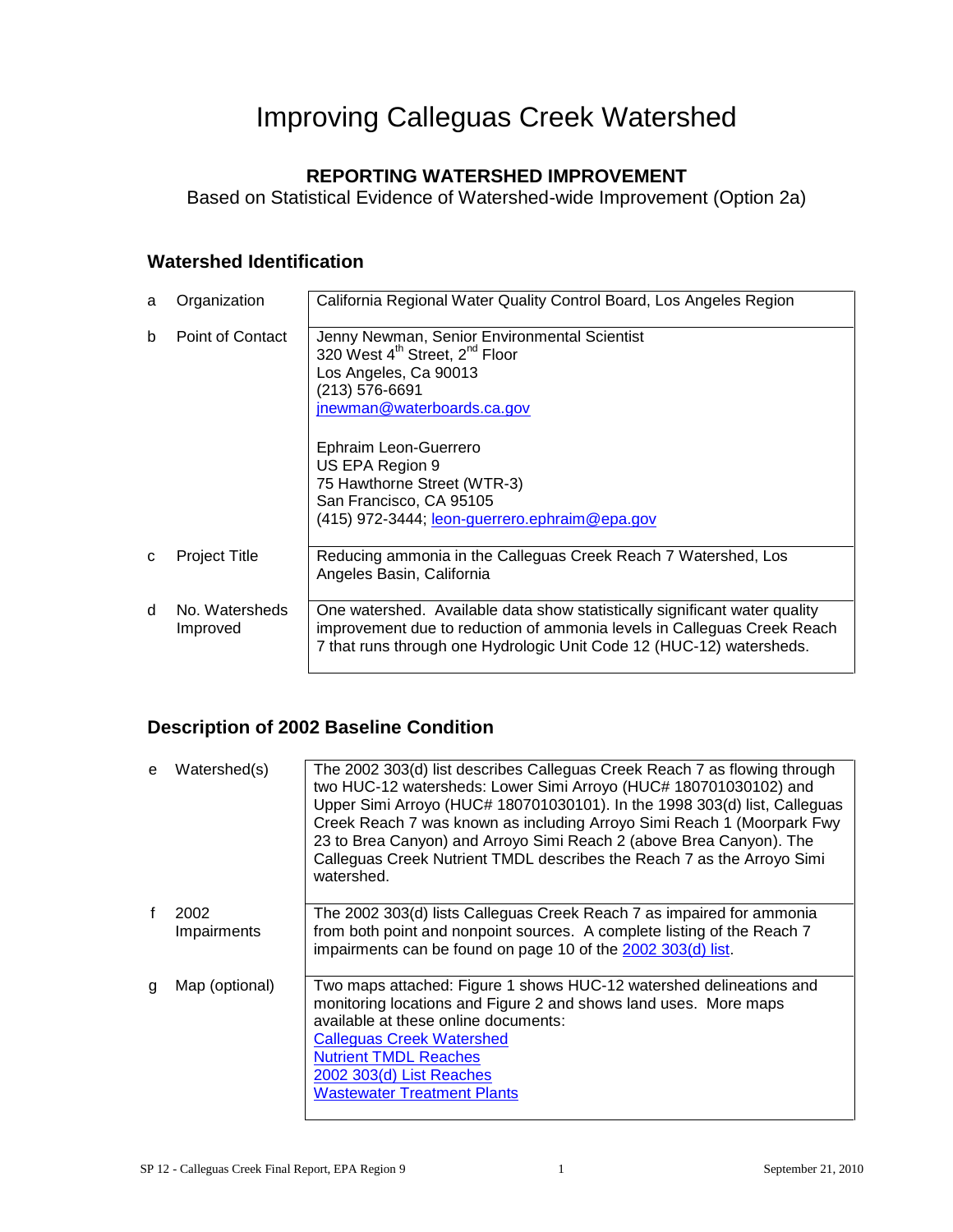## **Evidence of Watershed Approach**

| h. | Area of Effort                                    | The entire Calleguas Creek watershed is a 343 square mile watershed<br>consisting of 50% undeveloped, 25% urban, and 25% agriculture land uses.<br>Most of the urban areas are located in the upper watershed and most of the<br>agriculture is located in the middle and lower watershed (Figure 2).                                                                                                                                                                                                                                                                                                                                                                                                      |
|----|---------------------------------------------------|------------------------------------------------------------------------------------------------------------------------------------------------------------------------------------------------------------------------------------------------------------------------------------------------------------------------------------------------------------------------------------------------------------------------------------------------------------------------------------------------------------------------------------------------------------------------------------------------------------------------------------------------------------------------------------------------------------|
|    |                                                   | The Calleguas Creek Reach 7 watershed, a subunit of the Calleguas Creek<br>watershed also known as Arroyo Simi, runs through two sub-watersheds: the<br>Upper Simi Arroyo and Lower Simi Arroyo. Land use in Lower Simi Arroyo is<br>approximately 25% urban and 75% open space. There is a small amount of<br>agricultural land use in the northeastern portion of this watershed, and in the<br>upper portion of Reach 8 (Tapo Canyon Creek) which drains to Reach 7.                                                                                                                                                                                                                                    |
|    |                                                   | The largest sources of ammonia in the Calleguas Creek watershed are six<br>wastewater treatment plants or publicly owned treatment works (POTW). In<br>the Arroyo Simi watershed, the Simi Valley Water Quality Control Plant<br>(WQCP) contributes 78% of the flow and 98% of the dry-weather ammonia<br>load.                                                                                                                                                                                                                                                                                                                                                                                            |
| j. | Key Stake-<br>holders Involved<br>and Their Roles | The Los Angeles Regional Water Quality Control Board (LARWQCB) is the<br>State of California regional water quality agency responsible for<br>implementing the federal Clean Water Act as well as state water quality laws<br>and regulations in the coastal watersheds of Los Angeles and Ventura<br>Counties. The LARWQCB adopted the Nitrogen Compounds and Related-<br>Effects Total Maximum Daily Load (Nitrogen TMDL) and Implementation<br>Plan in 2003, and revised the waste load allocations (WLA) in 2009. The<br>TMDL established an implementation plan, relying on regulatory, and non<br>regulatory mechanisms requiring stakeholders to reduce ammonia<br>discharges.                      |
|    |                                                   | The Calleguas Creek Watershed Group (CCWG) formed in 1996 as a<br>coalition of wastewater treatment plants, water agencies, local property<br>owners, environmental groups, agricultural parties, governmental entities,<br>and other private interests. This group developed the Calleguas Creek<br>Watershed Management Plan (CCWMP) and oversees TMDL<br>implementation and monitoring programs.                                                                                                                                                                                                                                                                                                        |
|    |                                                   | The Ventura County Agricultural Irrigated Lands Group (VCAILG) is<br>comprised of various agricultural organizations, water districts and<br>individuals. They formed to act as one unified agricultural group to comply<br>with the Regional Board Conditional Waiver for Irrigated Lands (defined<br>below).                                                                                                                                                                                                                                                                                                                                                                                             |
| Ť  | <b>Watershed Plan</b>                             | <b>Total Maximum Daily Load (TMDL) Assessment: The Calleguas Creek</b><br>Nitrogen TMDL became effective on July 16, 2003. It identified wastewater<br>treatment plants, including the Simi Valley WQCP, as the major sources of<br>ammonia in the watershed. The only sources assigned ammonia waste load<br>allocations were wastewater treatment plants. The TMDL also assigned<br>nitrate and nitrite waste load allocations to the wastewater treatment plants.<br>There are few agricultural dischargers in the Arroyo Simi watershed and<br>these nonpoint sources were assigned load allocations for nitrate and nitrite,<br>but not ammonia because they are not a significant source of ammonia. |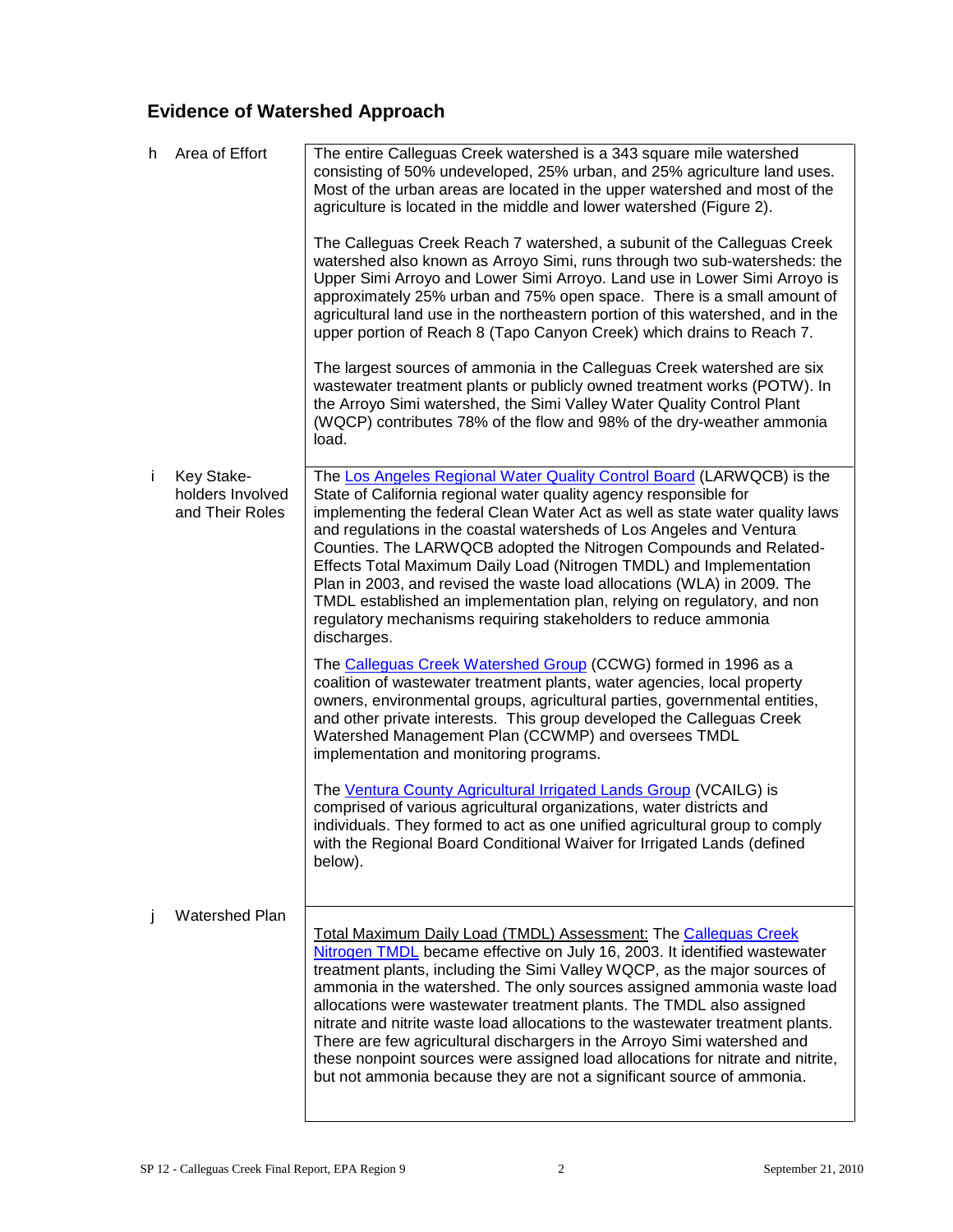Implementation Plan: The TMDL contains an Implementation Plan that includes:

- $\circ$  A requirement that the waste load allocations for ammonia, nitrite, and nitrate established in the TMDL be implemented as effluent limits in the National Pollutant Discharge Elimination System (NPDES) permits of the wastewater treatment plants
- o A time schedule for wastewater treatment plants to implement advanced treatment (nitrification/denitrification or N/DN) to remove ammonia, nitrate and nitrite from wastewater to meet effluent limits
- o A time schedule for agricultural sources to develop and implement agriculture best management practices to reduce nitrate and nitrite
- o Watershed monitoring to determine TMDL effectiveness

The TMDL implementation plan uses an iterative approach with ongoing monitoring and integrated regulatory tools (coordinated watershed monitoring, NPDES permits, and the Conditional Waiver for Irrigated Lands, a state nonpoint source regulatory program described below) to address ammonia impairments in the watershed. The TMDL prioritized a reduction in ammonia loads from wastewater treatment plants to address the ammonia impairments in the watershed.

Watershed Group: The TMDL is implemented through the Calleguas Creek Watershed Group and the the Calleguas Creek Watershed Management Plan. The CCWG is responsible for developing, implementing and reporting the watershed monitoring plan. The CCWG links the agricultural groups with the wastewater treatment plants and other key stakeholders to ensure that the waste load allocations assigned to the treatment plants and the load allocations assigned to the agricultural dischargers are effectively implemented.

Waste Load Allocations: The ammonia waste load allocations are implemented through NPDES permit effluent limits and receiving water monitoring requirements for the wastewater treatment plants. The wastewater treatment plants can incorporate nitrification and denitrification (N/DN) operations, as needed, in their treatment processes to reduce ammonia discharge and achieve the permit limits. Nitrification reduces ammonia load by oxidizing it to nitrite and nitrate, and denitrification reduces the nitrite and nitrate loads by reducing these compounds to gaseous nitrogen. In the Arroyo Simi, the Simi Valley WQCP has ammonia limits for its discharge No. 001 and receiving water monitoring requirements upstream and downstream of its discharge.

Load Allocations: The nitrate and nitrite load allocations are implemented through the Conditional Waiver for Irrigated Lands (aka [Agricultural Waiver\)](http://www.waterboards.ca.gov/losangeles/water_issues/programs/tmdl/waivers/index.shtml), a program under the State of California Porter-Cologne Act that provides administrative permitting authority to the Los Angeles Regional Water Quality Control Board to regulate all nonpoint sources of pollution. The LARWQCB adopted the Agricultural Waiver for Ventura and Los Angeles Counties in 2005. In lieu of a permit, the Agricultural Waiver requires potential dischargers of nonpoint source pollutants (e.g., agricultural growers) to implement best management practices, such as irrigation management, improved fertilizer application practices, and erosion control to reduce pollutant runoff and attain nitrate and nitrite load allocations. The growers are also required to develop water quality management plans, monitor and test runoff quality, measure pollutant removal effectiveness, and track compliance with Agricultural Waiver requirements.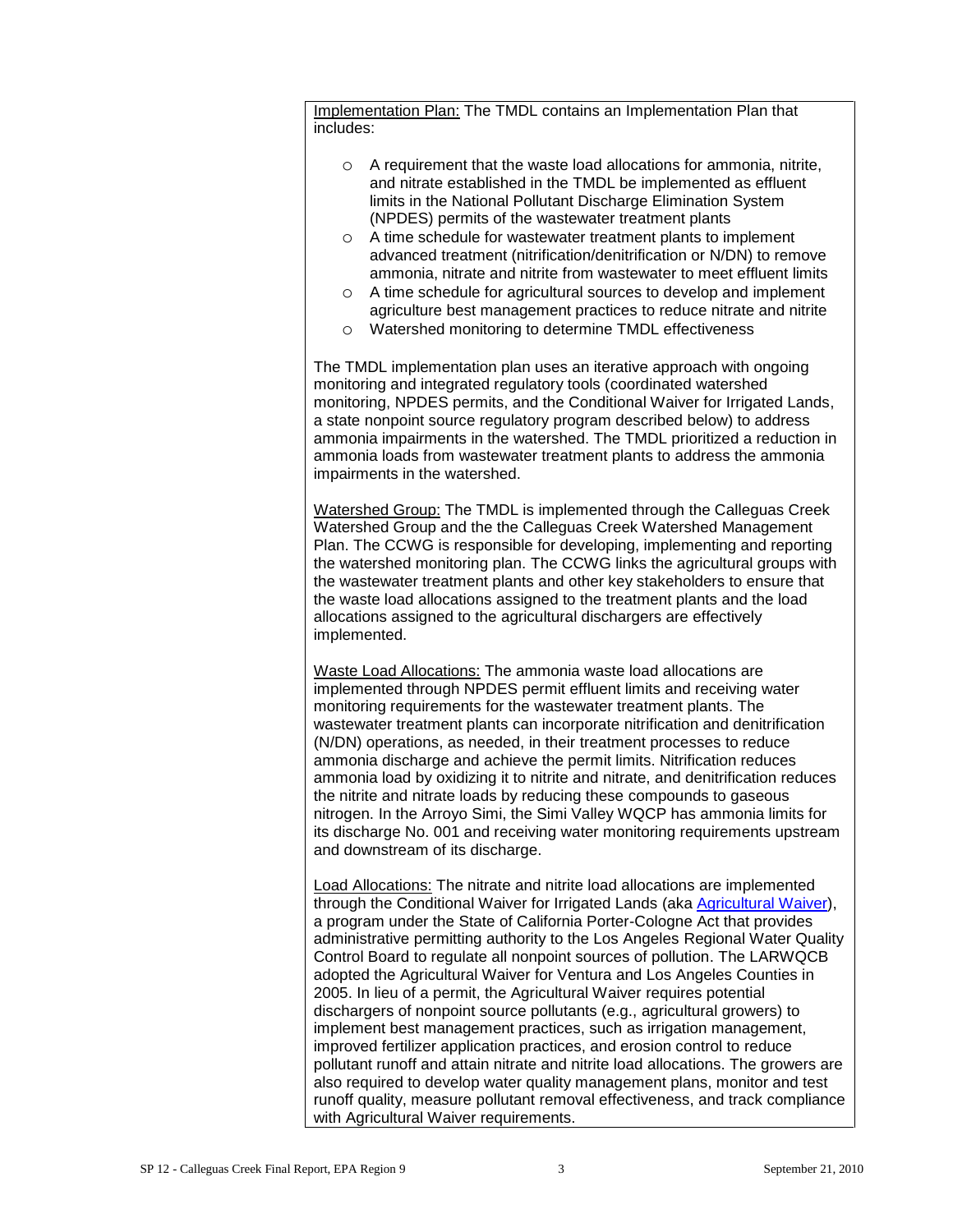|                         | By assigning waste load allocations for ammonia as well as waste load and<br>load allocations for nitrate and nitrite, the TMDL ensures that total nitrogen<br>levels in the waterbody do not increase while ammonia levels decrease.                                                                                                                              |
|-------------------------|--------------------------------------------------------------------------------------------------------------------------------------------------------------------------------------------------------------------------------------------------------------------------------------------------------------------------------------------------------------------|
| <b>Restoration Work</b> | The Simi Valley WQCP is the major source of ammonia in the Arroyo Simi<br>watershed; thus, restoration work consisted of installing advanced treatment<br>(N/DN) at the Simi Valley WQCP to remove ammonia. The N/DN was<br>installed in September 2004. Ammonia levels immediately decreased,<br>improving water quality in the Arroyo Simi watershed (Figure 3). |

### **Evidence of Watershed-wide Improvement**

| $\mathbf{I}$ | Impairments<br>Removed (if<br>applicable) | Ammonia levels reduced in wastewater treatment plan discharge to<br>Calleguas Creek Reach 7 currently meet NPDES permit effluent limits and<br>comply with the TMDL Implementation Plan. It is expected that data from<br>continuing ambient water quality monitoring will support delisting (i.e.,<br>impairment removal) of ammonia in Reach 7 for the 2012 303(d) listing cycle.                                                                                                                                                                                                                                                                                                                                                  |
|--------------|-------------------------------------------|--------------------------------------------------------------------------------------------------------------------------------------------------------------------------------------------------------------------------------------------------------------------------------------------------------------------------------------------------------------------------------------------------------------------------------------------------------------------------------------------------------------------------------------------------------------------------------------------------------------------------------------------------------------------------------------------------------------------------------------|
| m            | Statistical<br><b>Results</b>             | Data collected from the Simi Valley WQCP receiving water monitoring<br>stations demonstrate water quality improvement in the Calleguas Creek<br>Reach 7 (Arroyo Simi) watershed. The monitoring stations are located<br>specifically in the Lower Simi Arroyo watershed, HUC# 180701030102.<br>Monitoring Station W-12 is upstream of the Simi Valley WQCP discharge<br>point No. 001(Figure 1). Station W-11 is downstream of their discharge point<br>No. 001.                                                                                                                                                                                                                                                                     |
|              |                                           | Ammonia Reduction: Monthly ammonia data were analyzed from January<br>2001 to December 2007 (Figure 3). The Simi Valley WQCP installed the<br>N/DN treatment system in September 2004. Data collected from January<br>2001 through September 2004 were compared to data collected from<br>October 2004 through December 2007 to determine if there was a<br>statistically significant change over time in the difference between upstream<br>and downstream ammonia concentrations. Using a before-after-control-<br>impact design and a t-test, it was demonstrated that there was a statistically<br>significant difference in ammonia concentrations before implementation of<br>N/DN and after implementation of N/DN (p< 0.05). |
|              |                                           | Total Nitrogen: Monthly total nitrogen data were also analyzed to<br>demonstrate that other forms of nitrogen did not increase with decreasing<br>ammonia (Figure 4). Using a before-after-control-impact design and a t-test,<br>it was demonstrated that there was a statistically significant difference in total<br>nitrogen concentrations before implementation of N/DN and after<br>implementation of N/DN ( $p < 0.05$ ).                                                                                                                                                                                                                                                                                                    |
| n            | Environmental<br>Significance             | Monitoring results demonstrate that focusing on the largest source of<br>ammonia loading in the watershed resulted in statistically significant<br>reductions in ammonia concentrations in Calleguas Creek Reach 7 (Arroyo<br>Simi) watershed.                                                                                                                                                                                                                                                                                                                                                                                                                                                                                       |
| 0            | Photos/Graphics<br>(optional)             | Figure 1 - Map of Calleguas Creek Watershed showing HUC-12 watershed<br>delineations and monitoring locations<br>Figure 2 - Map of Calleguas Creek Watershed showing Southern California<br>Association of Governments (SCAG) land uses<br>Figure 3 - Ammonia concentrations in Arroyo Simi upstream and                                                                                                                                                                                                                                                                                                                                                                                                                             |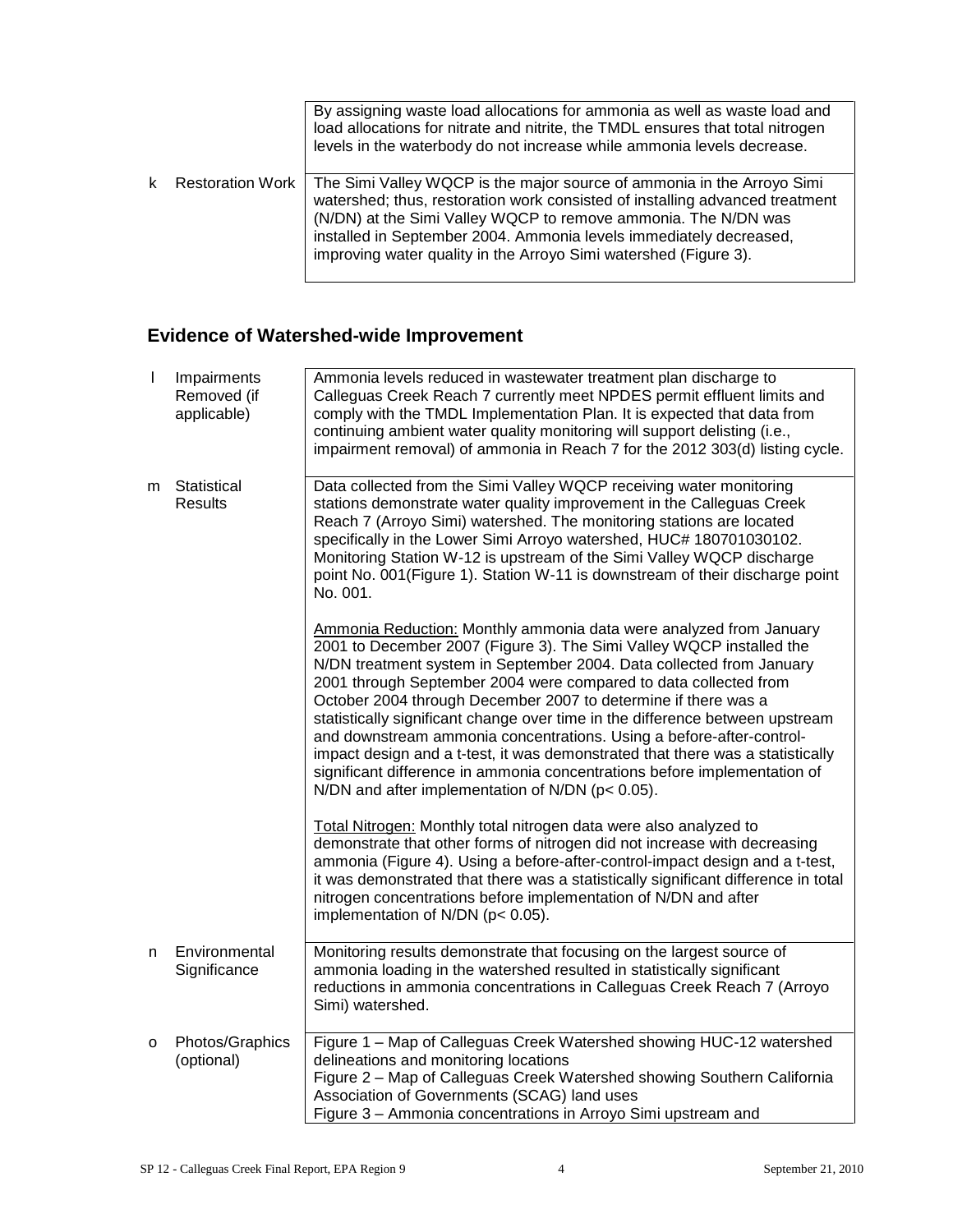downstream of the Simi Valley WQCP Figure 4 – Total Nitrogen concentrations in Arroyo Simi upstream and downstream of the Simi Valley WQCP

More maps available at these online documents: [Calleguas Creek Watershed](http://www.waterboards.ca.gov/losangeles/board_decisions/basin_plan_amendments/technical_documents/2002-017/02_0830/figure1.jpg) [Nutrient TMDL Reaches](http://www.waterboards.ca.gov/losangeles/board_decisions/basin_plan_amendments/technical_documents/2002-017/02_0830/02_0830_Figure%201-2.pdf) [2002 303\(d\) List Reaches](http://www.waterboards.ca.gov/losangeles/board_decisions/basin_plan_amendments/technical_documents/2002-017/02_0830/02_0830_Figure%20ES-1.pdf) [Wastewater Treatment Plants](http://www.waterboards.ca.gov/losangeles/board_decisions/basin_plan_amendments/technical_documents/2002-017/02_0830/02_0830_Figure%201-1.pdf)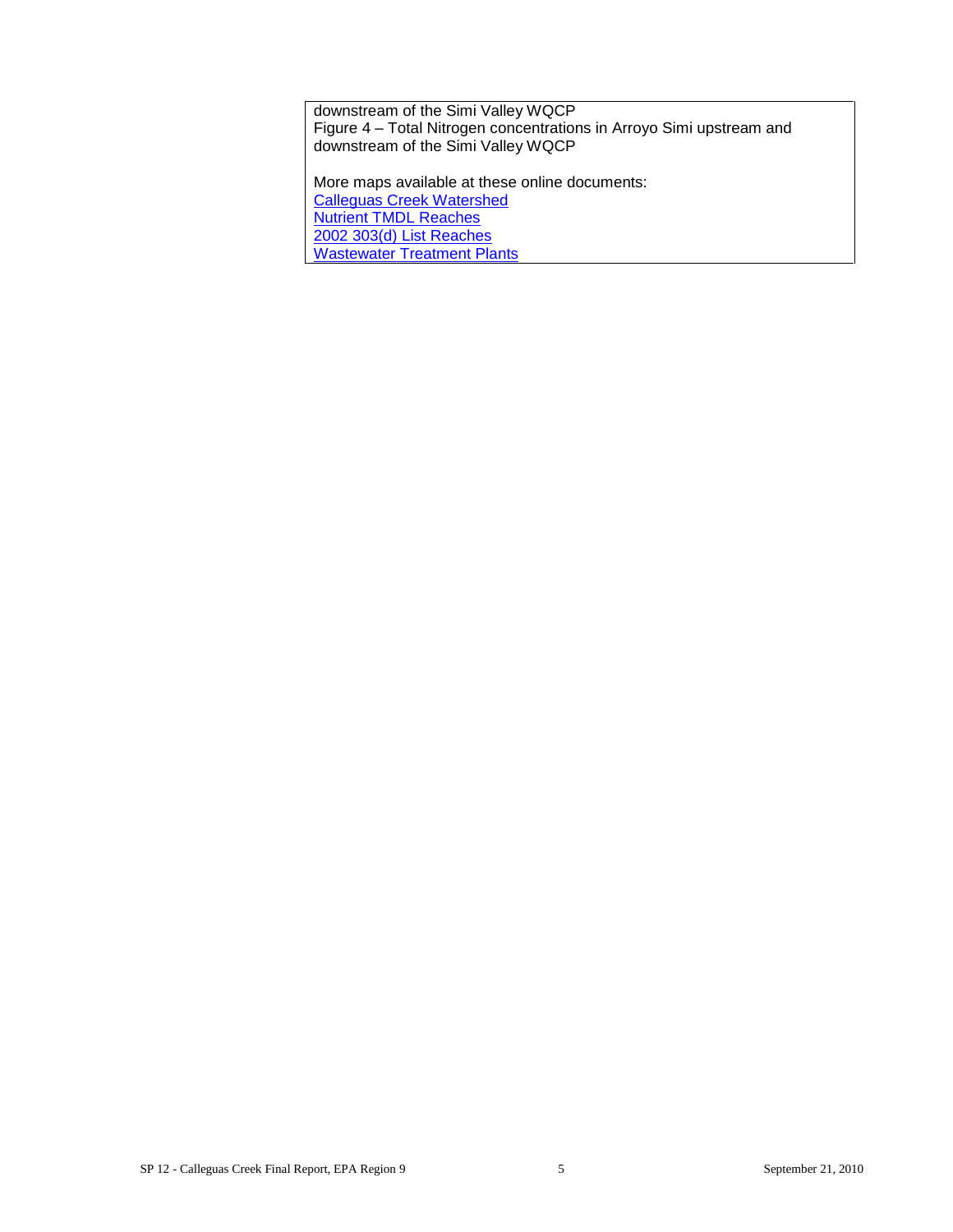

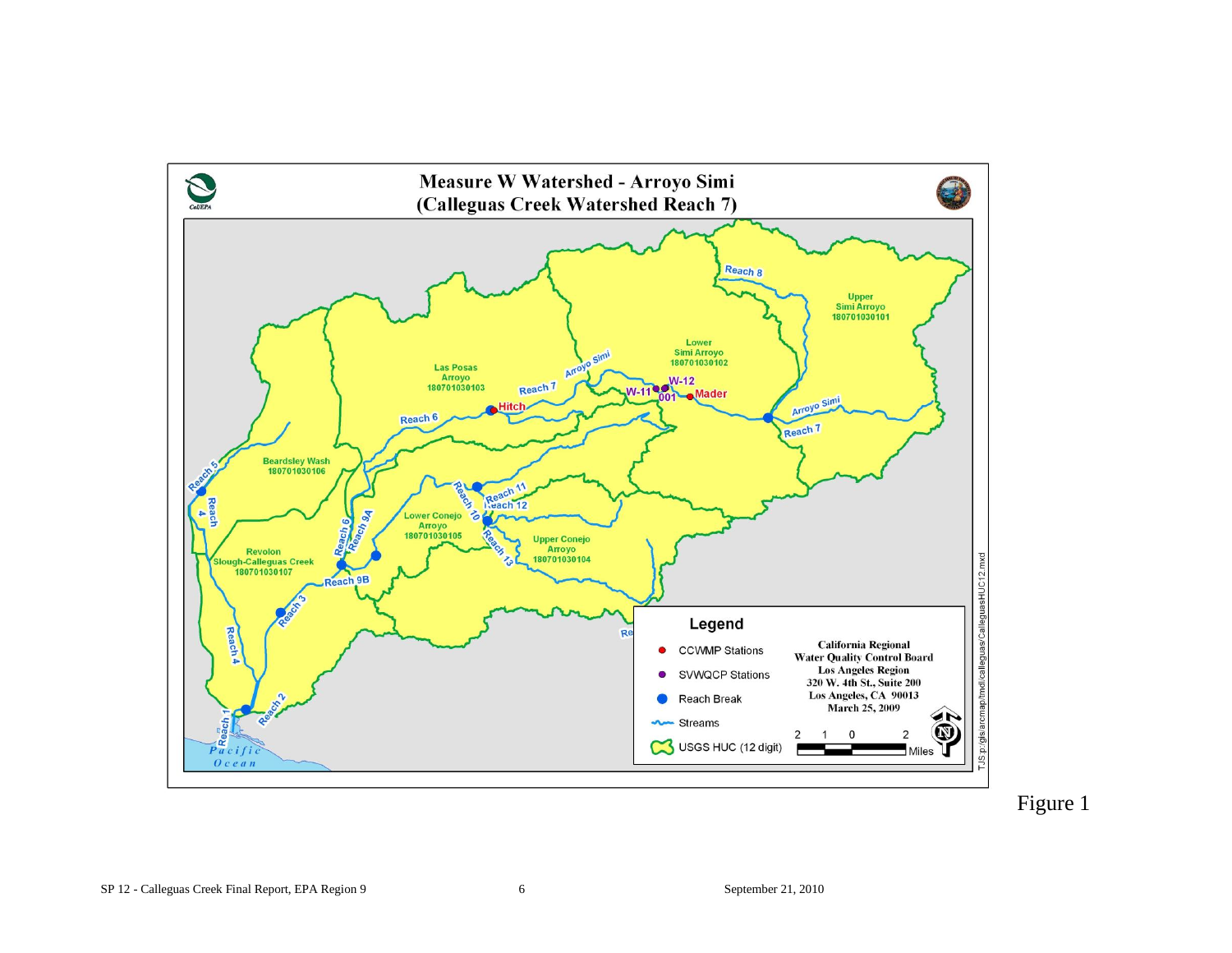